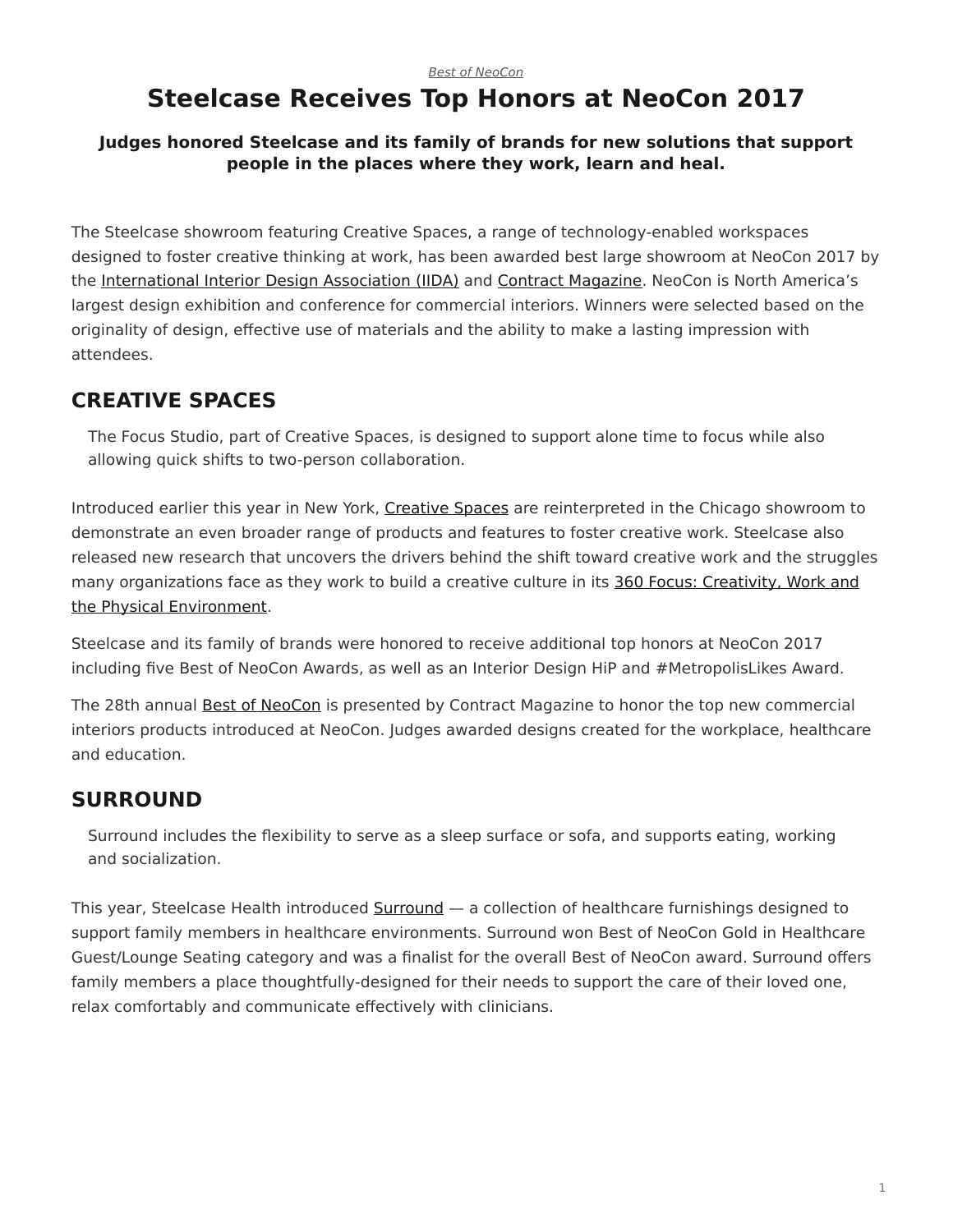## **BIOPHILIA COLLECTION**

You don't always have to go outdoors to experience nature's benefits. The Biophilia Collection by Designtex helps bring nature in.

In the Best of NeoCon Healthcare, Fabrics & Textiles category, the Biophilia Collection by [Designtex](http://www.designtex.com/) won Gold. [Biophilic design](https://www.steelcase.com/research/articles/topics/wellbeing/restoration-office/) is increasingly being integrated into furnishings as well as architecture. Steelcase brands [Coalesse](http://www.coalesse.com/) and Designtex co-created a series of patterns, color palettes, textiles and print capabilities in North America that bring the principles of biophilia to core product applications for the design community.

# **CASPER CLOAKING TECHNOLOGY**

Casper Cloaking Technology by Designtex ensures data privacy and provides people with the peace of mind to collaborate freely in any working environment.

Casper Cloaking Technology by Designtex won Best of NeoCon Silver as well as the Innovation Award for Technology-Integrated Solutions. [Casper Cloaking Technology](https://www.steelcase.com/blog/casper-cloaking-technology-privacy-transparency/) uses architectural film for glass walls that blocks people's ability to see what's on a digital screen inside the room. People walking by can see faces and gestures, but can't see content displayed on any LED or LCD screen inside.

### **VERB ACTIVE MEDIA TABLE**

With media support integrated into its structure, the Verb Active Media Table encourages collaboration and facilitates class activities in Large Active Classrooms.

[Verb Active Media Table](https://www.steelcase.com/research/articles/topics/education/verb-active-media-table-activates-large-classrooms/) by Steelcase Education was awarded Best of NeoCon Silver in the Education Solutions category. The [Verb Active Media Table](https://www.steelcase.com/research/articles/topics/education/verb-active-media-table-activates-large-classrooms/) was designed to allow for unobstructed technology support for the classroom. With a built-in monitor lift that raises and lowers as needed, Verb Active Media Table minimizes sightline obstructions and provides quick transitions between learning modes.

#### **UMAMI**

Umami's flexible, modular design can craft settings unique to organizations and the people who work there.

Metropolis presented [Umami](https://www.steelcase.com/products/umami-lounge-system/) with its [#MetropolisLikes Award](http://www.metropolismag.com/design/metropolislikes-neocon-winners-announced/) at NeoCon 2017. Umami, a versatile lounge furniture system, was one of only 35 winners identified by Metropolis editors. Umami is designed to create spaces where people feel an emotional connection. Informal spaces promote social interactions, stimulate the brain and enhance creativity.